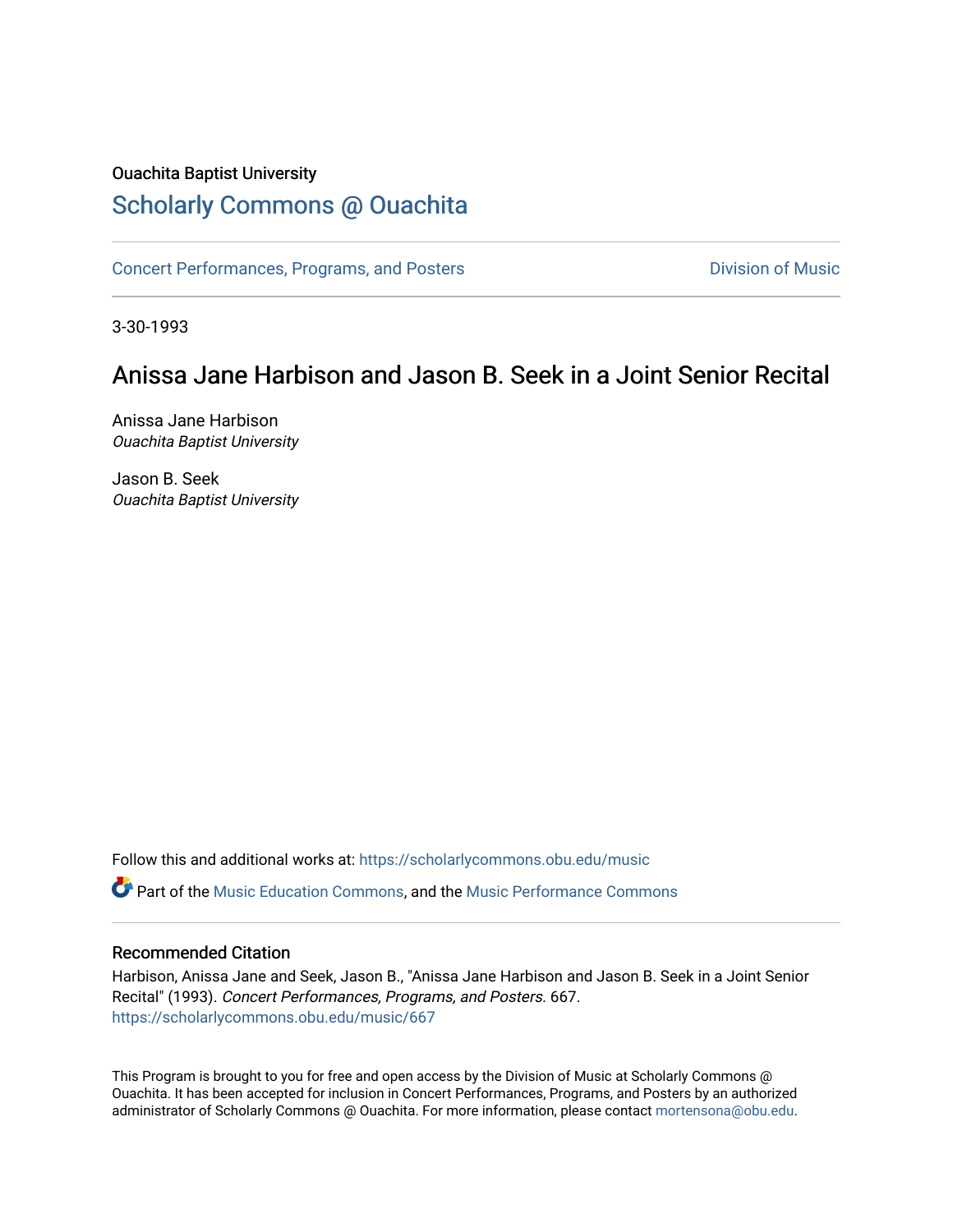Ms. Harbison's recital is given in partial fulfillment of the Bachelor of Music Education degree. She is a student of Mrs. Mary Shambarger.

Mr. Seek's recital is given in partial fulfillment of the Bachelor of Music Education degree. He is a student of Mr. Barry McVinney.

#### **USHERS**

**Beth Anne Rankin** 

Jonathan Gary

You are cordially invited to attend a reception located in the gallery.

**OUACHITA BAPTIST UNIVERSITY SCHOOL OF MUSIC** 

presents

ANISSA JANE HARBISON, Mezzo Soprano KIRI TAN, Piano

and

JASON B. SEEK, Clarinet KIRI TAN and STEVEN COLE, Piano

in

**SENIOR RECITAL** 

March 30, 1993 MABEE FINE ARTS CENTER RECITAL HALL 7:30 p.m.